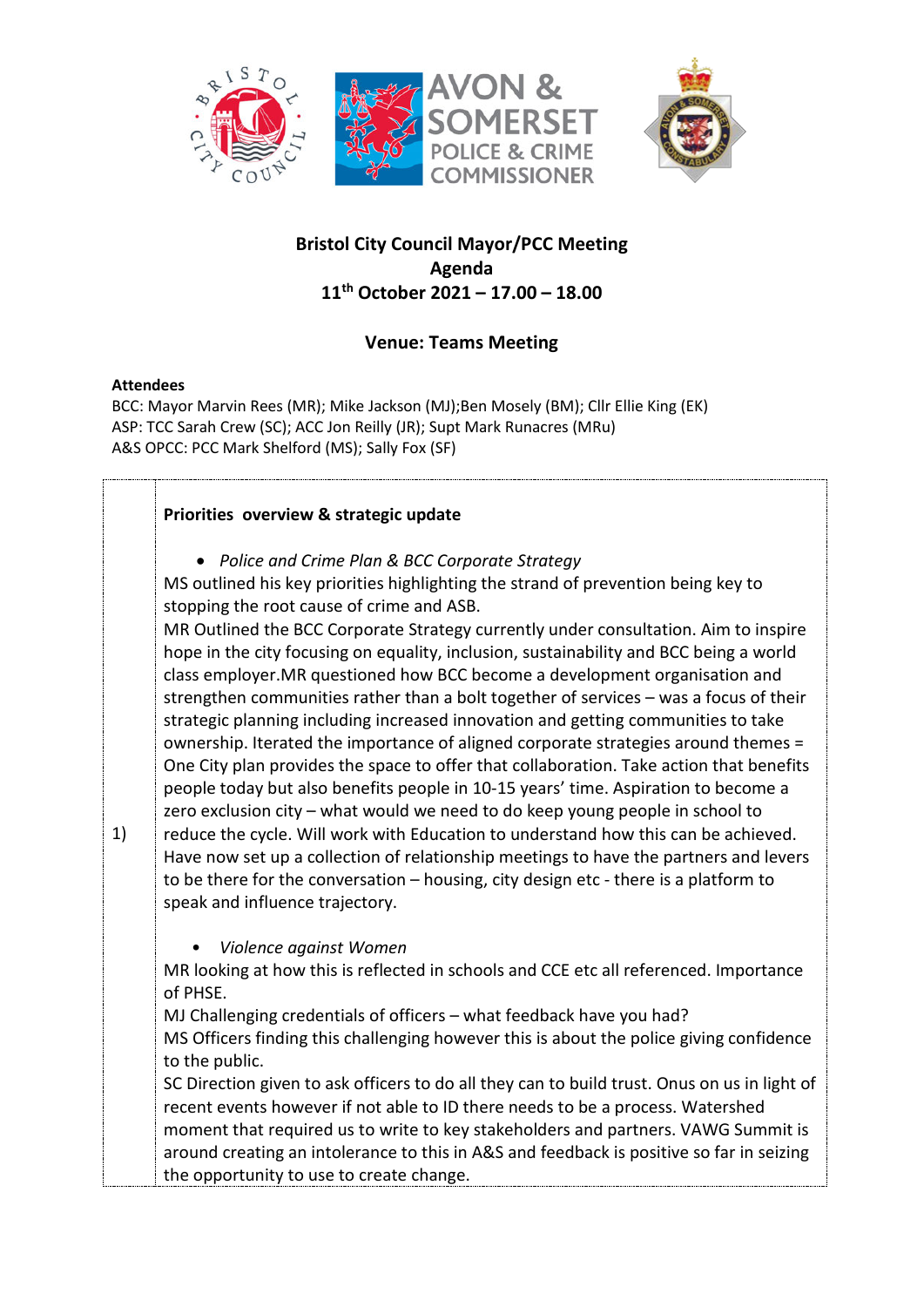



Action - ASC to make sure a copy of this letter gets sent to BCC Ellie King - Complete MR – Recognise that this is at the same time as the SEV consultation SC - Noted - tested with a small selection, specifically around the universities and there was positive interest.

 $MR - Touch$  points  $-$  links in with Night Time Economy Lead = Community Development Workers = arrange for SC to have some space. There is a police representative on the call would be helpful.

Action - ASC to link in with BCC Night Time Economy Lead re VAWG - In hand

11th Jan 2022 action update: the necessary introductions and contacts have been made re the Violence Against Women and Girls work, particularly linked to the night time economy where is now in regular contact with Insp re that work.

## • Serious violence and exploitation

MR - Sense that during COVID that county lines has worsened.

JR - Serious violence has reduced. Preventative piece is key. Stopping exclusions is vital - got to be on the front foot of identifying those that are at risk. Grit funding suggests that a 15 min patrol directly impacts on reduction though this is a long road. VRU are principle vehicle for this. Most important space for us in making a difference. **MR** will liaise with re schools as to what they would need to make this work. Important to understand what they need. If the police were jointly asking for this in terms of exclusion this would add more weight. Community work key as reliant on third sector to assist in identifying those at risk.

JR sense that we would support this in terms of the no exclusions and supporting schools to achieve this.

Those teachable moments are key

#### **Action - MR to link with** so MJ can link back with JR - In hand

JR - The Call In is being run and could potentially pick up those that are at significant risk for an intervention – could try and pick up through there but funding a concern.

• Graffiti/tagging

MRu provided a brief to MR as per previous meeting notes.

Will be exploring options to intercept serial offenders and also opportunities for CBO on the back of this.

Action - MRu to connect with - climate economy waste and energy which will assist. Update 11th Jan: Complete and relevant rep linked to police lead for would like a further conversation on working together in this area. Update20th Jan: this with

Also working with Bristol Waste to try and be innovative and collaborative about getting the city clean.

Afghan refugee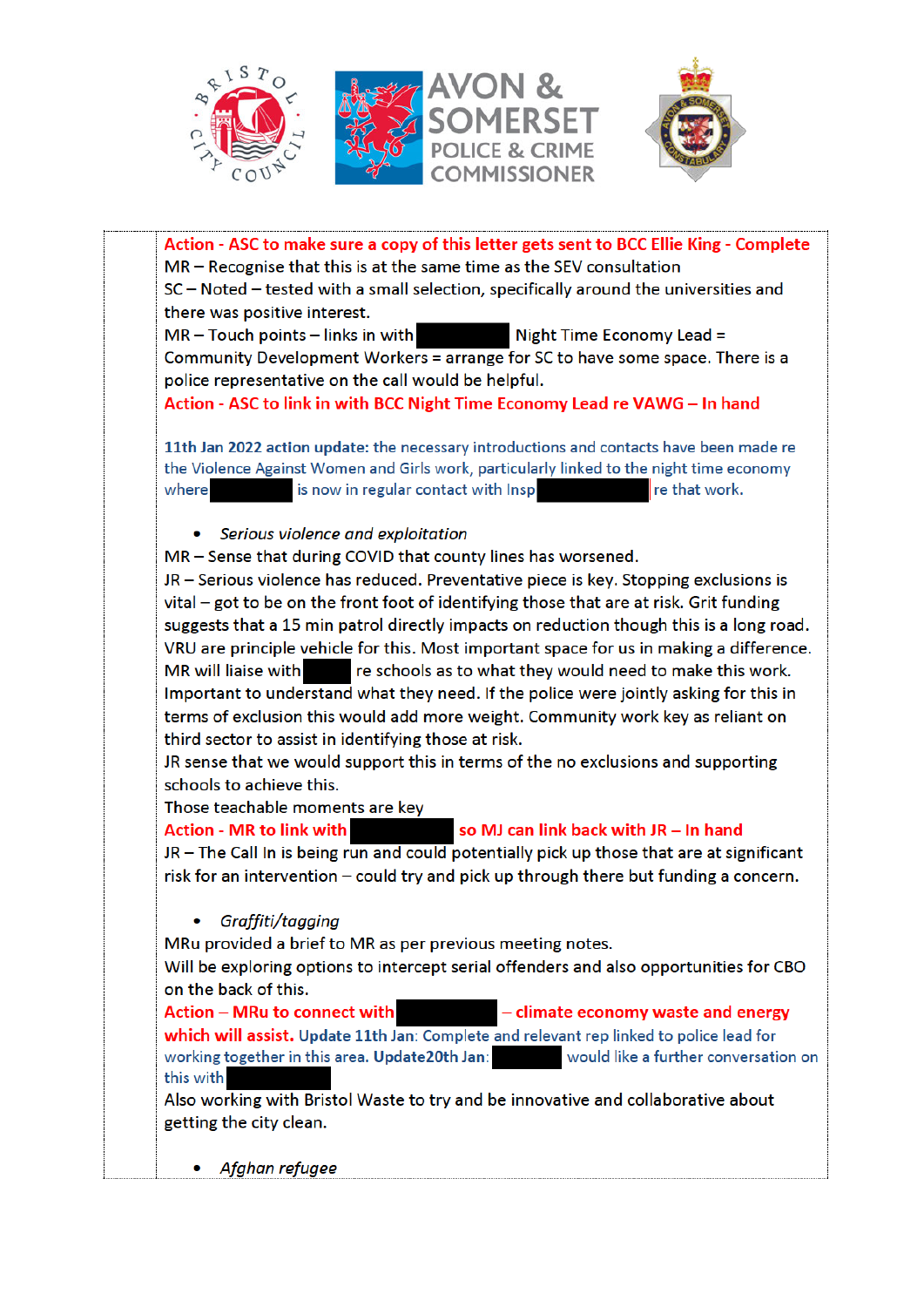



|    | JR Highlighted issues around 'queue jumping' and hate crime<br>MS Shock of arrival in the UK that needs to be considered - all very overwhelming |
|----|--------------------------------------------------------------------------------------------------------------------------------------------------|
|    | especially when possibly one member of the family speaks English.                                                                                |
|    | BM Trying to tackle the issues; a lot of children that don't speak English, trips around                                                         |
|    | the city etc so they can mitigate shock impact by doing normal things. Organising                                                                |
|    | separate conversations with females from males to assess any DA issues. Some have                                                                |
|    | come with children that are not theirs - adoption issues. Leave to stay really hits as                                                           |
|    | suddenly isolated. Funding from Comic Relief will assist.                                                                                        |
|    | Covid-19 - current situation and concerns for Autumn/Winter 2021                                                                                 |
| 2) | MR UC cuts, hunger, fuel price increases, evictions - what's the worst we can expect?                                                            |
|    | Heat and food available where we require it. Also heat issues. What does it mean for                                                             |
|    | own organisation in terms of resilience?                                                                                                         |
|    | <b>Budget/Finance Updates</b>                                                                                                                    |
|    | MJ Starting to get a good sense of how COVID has impacted in the medium term.                                                                    |
|    | Additional expenditure in the current year circa £50m but where does that leave us                                                               |
|    | with planning? Demand for social care enduring. Significant financial challenge. Govt                                                            |
| 3) | feels that it has made some bold steps but actually does not assist with the current                                                             |
|    | challenges. Will be a difficult budget round. Not only the financial implications but                                                            |
|    | even without that there is not the workforce available. People can earn more from                                                                |
|    | McDonalds than social care – million vacancies and approaching crisis point.                                                                     |
|    | MS Impact on budget from flat cash settlement whilst recognising a three year                                                                    |
|    | funding.                                                                                                                                         |
|    | SC Limitations as uplift in officer numbers but will potentially result in a fall in staff.                                                      |
|    | Protest activity, raves and any other associated public order issues                                                                             |
|    | SC Continuing narrative re revenge policing. Grateful for the support from BCC during                                                            |
|    | that. There has been a lot of coverage and recurring stories in the media. Never going                                                           |
|    | to convince some people but a growing number of people who are being influenced                                                                  |
|    | by this narrative. Discussed with MS re bringing together some representatives to                                                                |
|    | discuss impact and create a stakeholder event about how we will open up                                                                          |
|    | training/control room on how we manage this. Aimed to provide the wider public with                                                              |
|    | a view of what we do. As the Bill is still going through there is a risk that hard line                                                          |
|    | extremists may try and exploit this.                                                                                                             |
| 4) |                                                                                                                                                  |
|    | MR Have spoken to people about the impact of protest - if you want to challenge the                                                              |
|    | bill don't give them the elements of the bill. In some cases this is not about the cause                                                         |
|    | it's about smashing the system. Always more risk involved where police have to come                                                              |
|    | from outside forces as they do not have the cultural understanding of policing Bristol.<br>Less control                                          |
|    |                                                                                                                                                  |
|    | MS Goes to the heart of policing by consent. When COVID regulations changed, it                                                                  |
|    | allowed for protest organisers to engage with the police again and this really changed<br>this. Yesterday everything went fine.                  |
|    | MR Members of XR frustrated not being able to talk and plan the process. There was                                                               |
|    |                                                                                                                                                  |